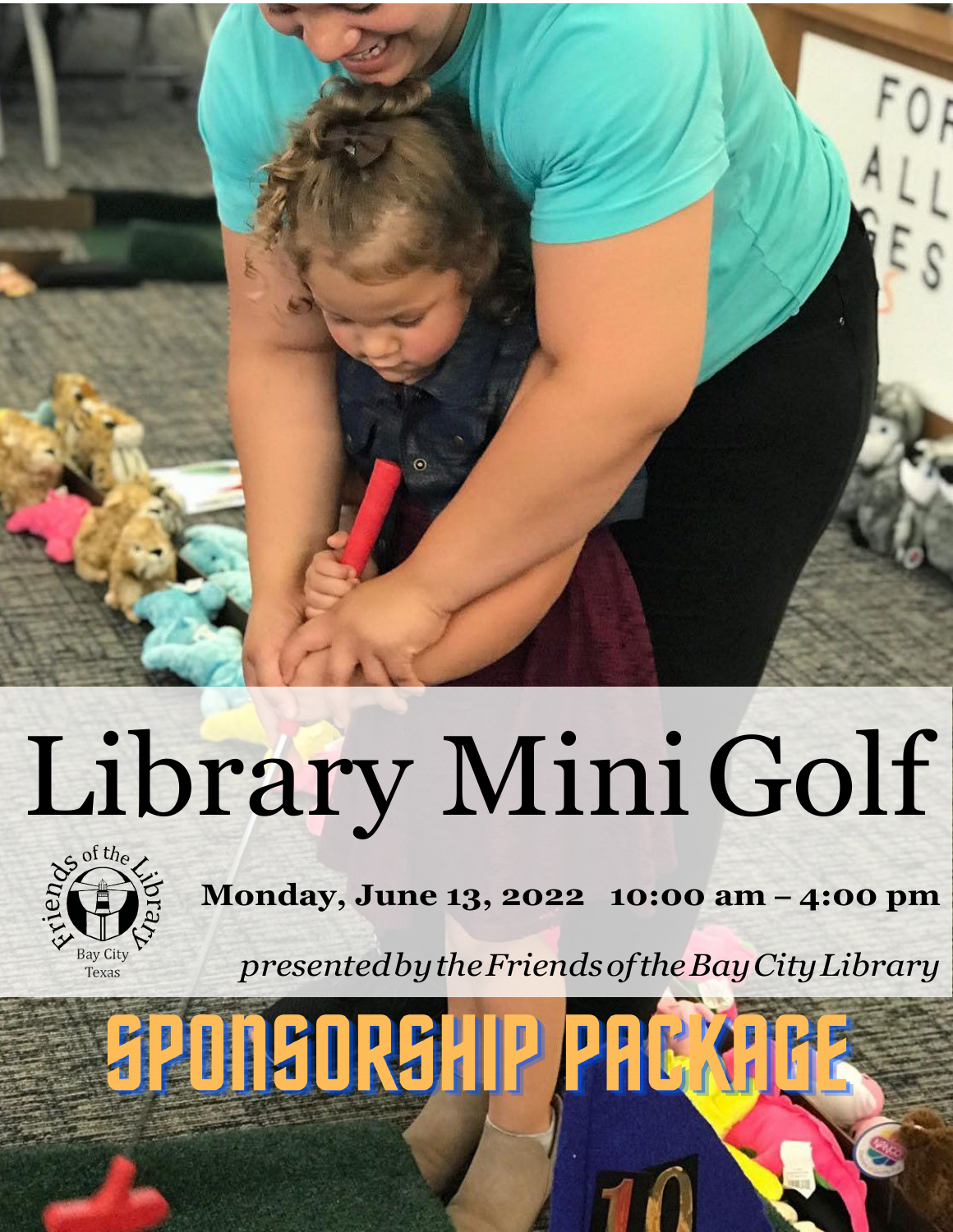# LIBRARY MINI GOLF

Fundraiser for the Friends of the Bay City Library

## **Sponsorship Levels**

#### **Preferred Hole Sponsor (Holes 1, 18, 19, 20)\* \$250+**

- All references to this level of sponsorship include recognition as Preferred Hole Sponsor
- Company logo displayed at the event
- Company/sponsorship post on social media page announcing sponsorship
- 4 Sponsor tickets for unlimited rounds of library mini-golf. \*\*

#### **Hole Sponsor (Holes 2-17) \$100**

- All references to this level of sponsorship include recognition as Hole Sponsor
- Company logo displayed at the event
- Company/sponsorship post on social media page announcing sponsorship
- 2 Sponsor tickets for unlimited rounds of library mini-golf. \*\*

#### **Contributing Sponsor \$25-\$75**

- All references to this level of sponsorship include recognitionas Contributing Sponsor
- Inclusion in post on social media page announcing sponsorships ofthis level
- Name displayed at the event

*\*Holes 19 and 20 are special prize holes – one is a guaranteed win for a small prize and the other is a one putt try for a bigger prize \*\*Unlimited rounds of mini golf ticket is valid only for the original player*